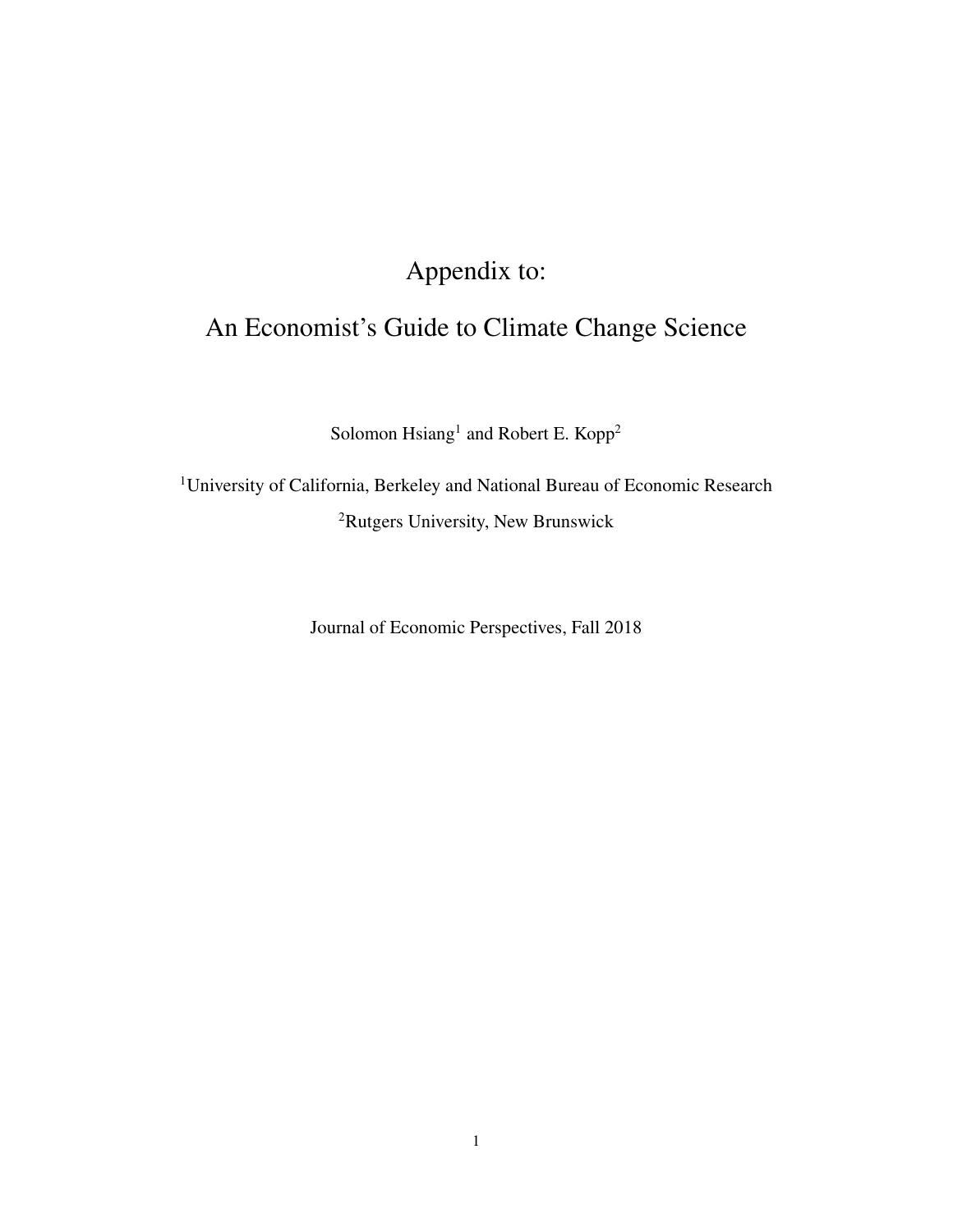

Figure 1: Average temperatures for 166 countries observed during 1981–2010 (blue, lower panel) and projected for 2080–2099 in a high emission (RCP 8.5) scenario (red, top panel). Data is population-weighted annual average temperatures from [Burke et al.](#page-2-0) [\(2015\)](#page-2-0), same as Figure 4B from the main text but for all countries. Markers indicate countries using ISO 3 country codes and are vertically jittered for readability. Figure design is adapted from [Houser et al.](#page-2-1) [\(2015\)](#page-2-1).